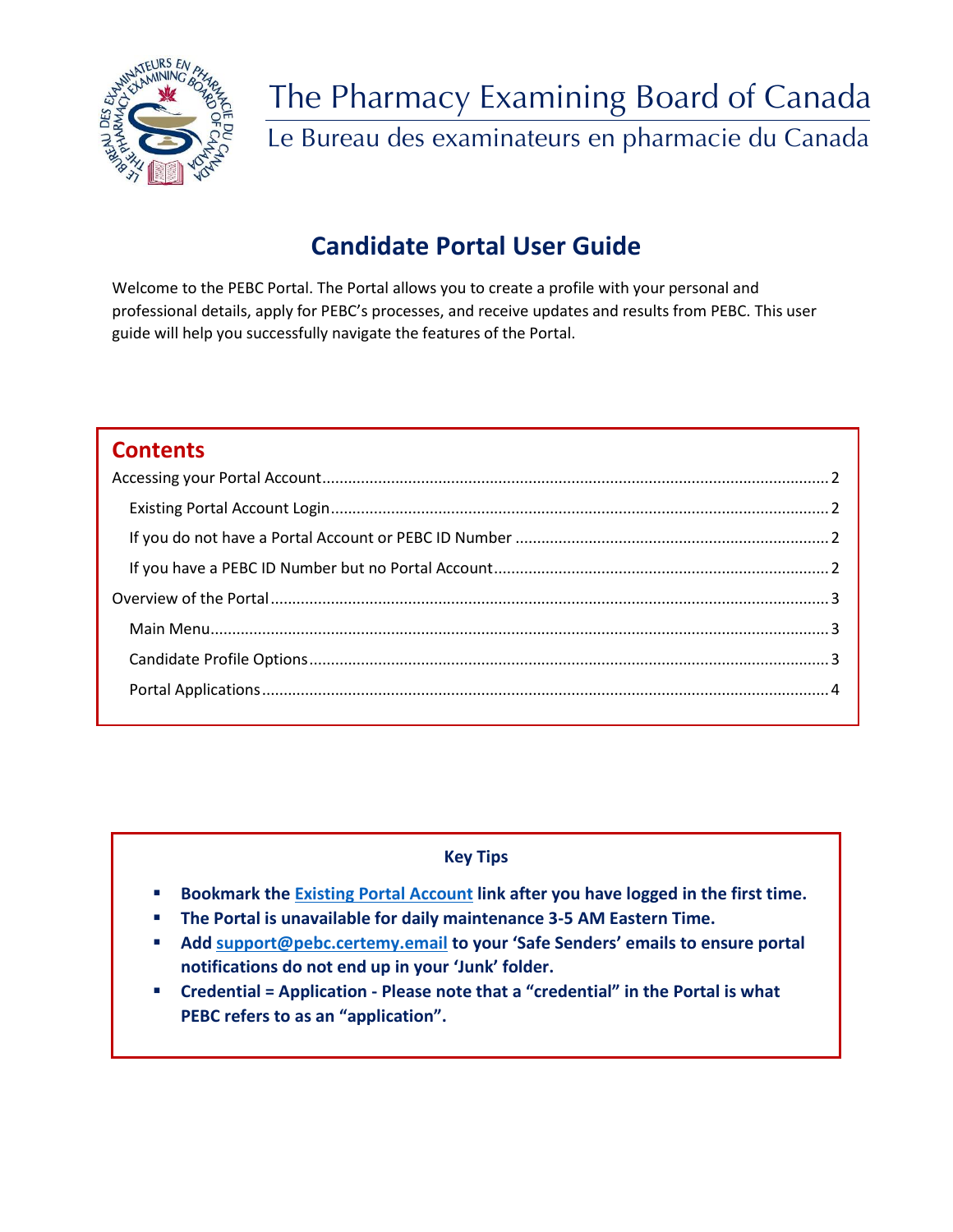# <span id="page-1-0"></span>**Accessing your Portal Account**

How you access the Portal is determined by your application history with PEBC.

## <span id="page-1-1"></span>**Existing Portal User - Account Login**

If you have already completed the process of setting up your Portal account, please use the Existing [Portal Account](https://pebc.certemy.com/entry/login) link to login only. Bookmark this link for easy access.

# <span id="page-1-2"></span>**If you do not have a Portal Account or PEBC ID Number**

There are 3 links to the Portal for account creation, based on where you graduated - [Canada,](https://app.certemy.com/entry/self-enrollments/Pharmacist-ID-and-Education-Verification/e7004ab1-fab8-4c28-858c-455cdec62c74) the [US](https://app.certemy.com/entry/self-enrollments/Pharmacist-US-Document-Evaluation/98032008-a4f5-4016-af93-610cadfa5bde) or [other international countries.](https://app.certemy.com/entry/self-enrollments/Pharmacist-Document-Evaluation/889562b5-ec8a-4b78-9a39-5600e71125f9) You must select the appropriate link, as it will determine the application you have access to in your account.

Once your account is setup it is very important that you do not use that link again. If you do, you will create duplicate accounts and you will not be able to access anything completed or assigned in your original account. Instead, use the **Existing Portal Account link and bookmark it.** 

**Non-Certification Candidates**– If your Provincial Regulatory Authority has asked that you take a PEBC exam, but registration is not the goal, please contac[t pebcinfo@pebc.ca](mailto:pebcinfo@pebc.ca) for further instructions.

# <span id="page-1-3"></span>**If you have a PEBC ID Number but no Portal Account**

If you had an account with PEBC prior to the Portal and there was activity in your account within 4 years of July 2021, a new portal account has been created for you. Please bookmark and only use th[e Existing](https://pebc.certemy.com/entry/login)  [Portal Account](https://pebc.certemy.com/entry/login) link to access your account.

#### **Logging in for the First Time**

- **1.** Enter the email address that is on file with PEBC
- **2.** Select 'Forgot password' so that a new password can be created to access your account
- **3.** Follow the instructions provided
- **4.** An activation email will be sent to you that you must use to activate your account immediately. If you do not activate your Portal account, you will not be able to access it.

**Status Summary** – If you select 'Digital Wallet' in the top menu, you will find a Status Summary, which provides a one-time, historical summary of your progress up to July 2021. Future progress will be indicated separately in the portal.

**No Account due to Inactivity** – If you have a PEBC ID number but find there is no Portal account for you to log in to using this method, please contact [pebcinfo@pebc.ca.](mailto:pebcinfo@pebc.ca)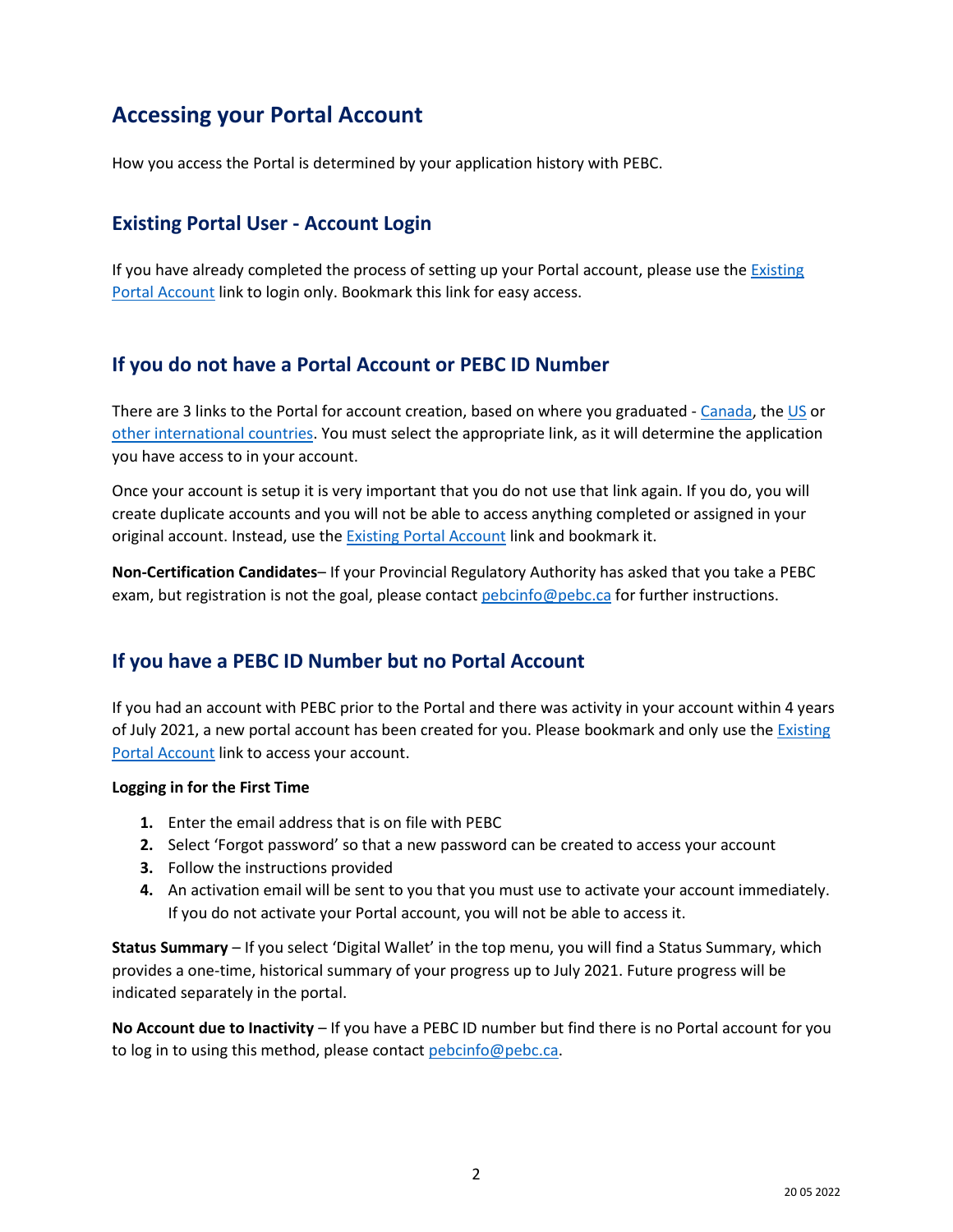# <span id="page-2-0"></span>**Overview of the Portal**

## <span id="page-2-1"></span>**Main Menu**

You will find the main navigation menu at the top of the screen.



**My Applications** – Applications will automatically be assigned to you based on your eligibility as you progress through your certification pathway. Please note that if you are eligible to apply for an exam, the application will only appear during the application period. See the 'Portal Application Process' section below for more information.

**Digital Wallet** – You will find all documents uploaded by you or PEBC here, including photos, Admission Cards, exam results letters, feedback reports, fee receipts, and more.

**Transcripts** – This function is not currently in use. In the future, Continuing Education (CE) certificates will be kept here for those who must complete remediation.

**User Guide** – These user guide videos have been created by Certemy, the Portal provider. Please note that some of the information does not apply to PEBC. Please consult the PEBC guide as a main resource.

**Candidate Profile** – Click on your name to view your profile and update your contact information. Please see 'Candidate Profile Options' below for more information.

**Logout** – Click on the 'power' symbol to the right of your name to logout of your account.

## <span id="page-2-2"></span>**Candidate Profile Options**

By clicking your name in the top menu, you will find the following profile options in the left sidebar menu:

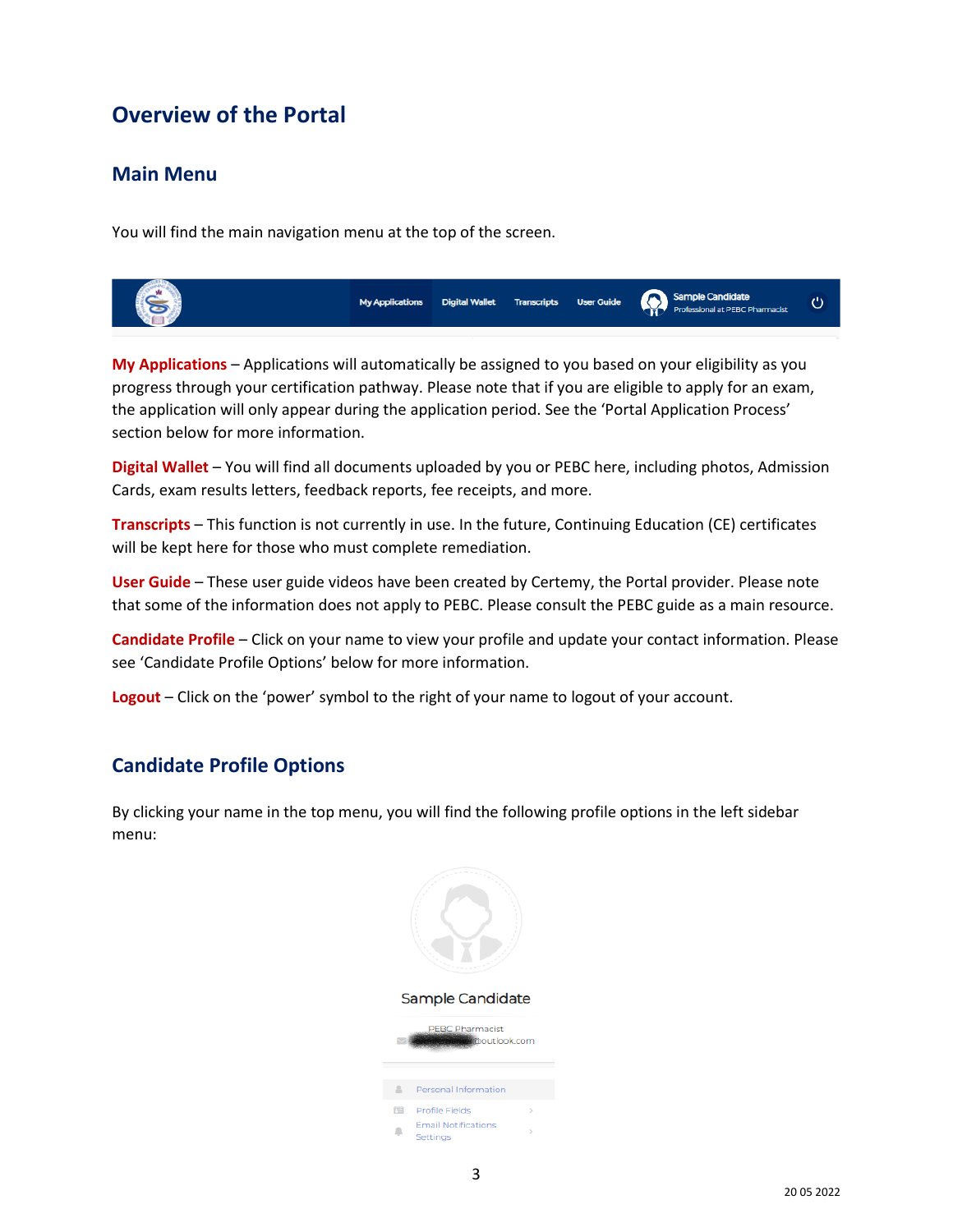**Profile Photo** – Above your name, in the left menu, you can click on the circle to upload a profile photo. This photo will not be used by PEBC, so adding it is optional.

#### **Personal Information**

- o **Change primary email** This is the email address you must use to login to your Portal account and to receive all correspondence from PEBC.
- o **Change name** Currently you cannot change your name using this method. Please see the identification information in the PEBC application instructions for the correct process.

#### **Profile Fields**

- o **Address & contact number updates** If your mailing address or contact number changes you should update it immediately on this page.
- o **Preferred language change**  You can change your preferred language to either English or French at any time.
- o **Application photo viewing and downloading**  If you wish to view or download the photo you uploaded for your application you can do so here once the related application is approved.
- o **Representative name and email updates**  If you have decided to allow someone to email PEBC on your behalf or would like to, you can use this page to add, update or delete your representative's name and email address.
- o **Uneditable information**  Only the information listed here can be edited. If you click on any other field, you will not be able to make any changes. You can make changes within your application if you have not completed the relevant portion of the application. If a change is needed that you cannot make through the portal, please contact [pebcinfo@pebc.ca](mailto:pebcinfo@pebc.ca) for information.

### **Email Notifications Settings**

You can select which email notifications you receive from the Portal, but this is not recommended, as it could keep you from email alerts that are critical to your certification process.

You will receive email notifications from the Portal for most actions taken on your behalf. This includes any changes in status made by PEBC to a step in an application, so you will be aware of PEBC processing your application.

# <span id="page-3-0"></span>**Portal Applications**

When you login to your Portal account you will only see the applications you are eligible to complete.

**Exam Application Assignment** – If you are eligible to complete an exam application, it will only be available during the application period for the upcoming exam. Once the application deadline for the exam passes, an incomplete application will be deleted from your account. You will see the application for the next exam appear in your account once the next application period begins.

**Application Listings** – You will find all applications you are eligible to complete, under 'My Applications', in the left column. The phase of each application you are working on is displayed. At the top of the left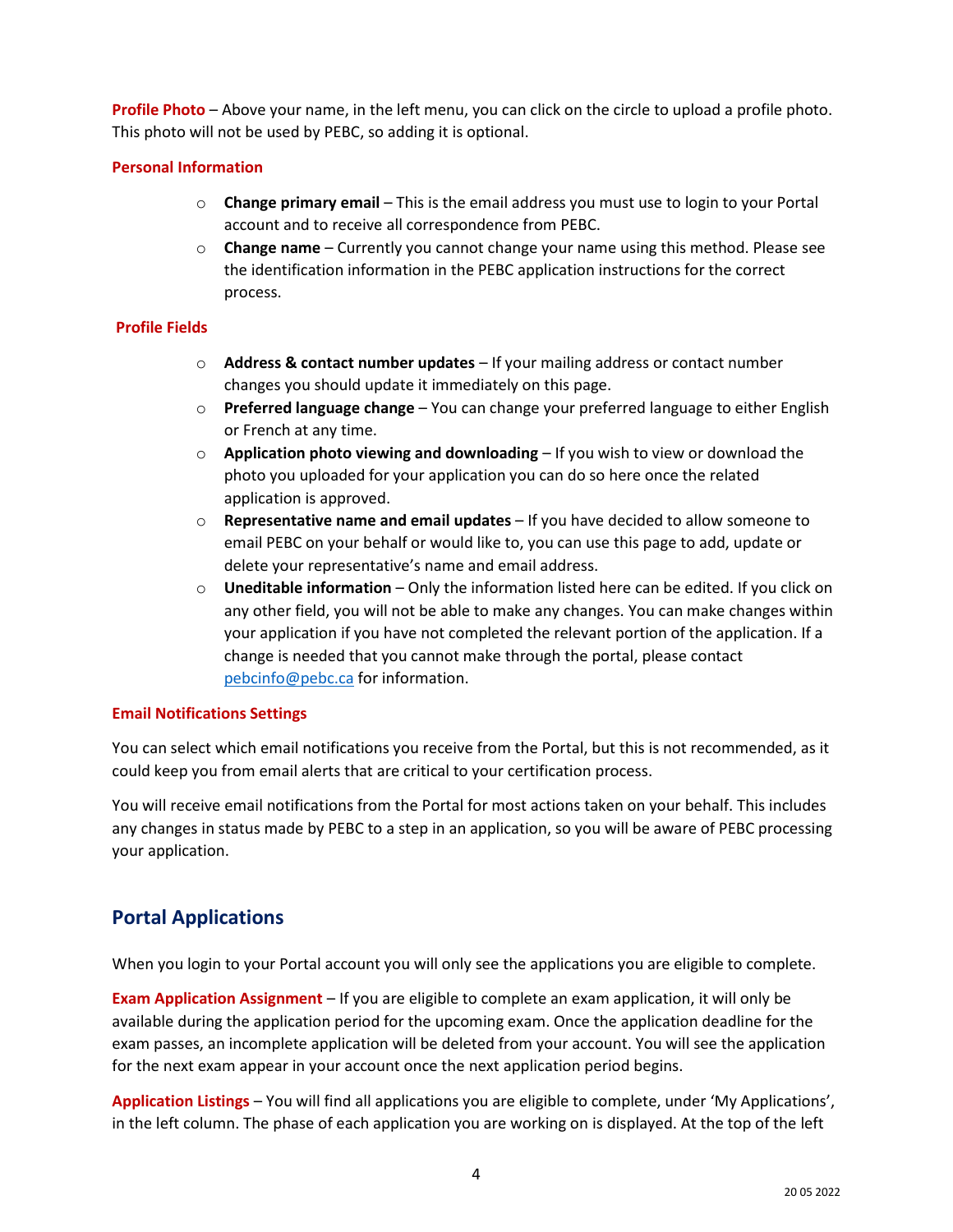column, you can select 'Show Active Only' or 'Show All'. 'Show Active Only' will show you the applications that have not been completed and approved.

**Application Structure** – The Portal applications are broken into phases and then steps:

- **Application**
	- o **Phase I**
		- **Step 1**
		- **Step 2, 3 … (where applicable)**
	- o **Phase II (where applicable)**
		- **Step 1**
		- **Step 2, 3 … (where applicable)**

Each phase has one or more steps. Phases appear on the left side of the 'My Applications' page and steps appear on the right side.

| <b>My Applications</b>  |                                                                                         | $Q$ Type to search                                                                        | 即            | Sample Application [ Current Phase: Example Phase<br>3]<br>More info                                                                                                                                |  |  |
|-------------------------|-----------------------------------------------------------------------------------------|-------------------------------------------------------------------------------------------|--------------|-----------------------------------------------------------------------------------------------------------------------------------------------------------------------------------------------------|--|--|
| <b>SHOW ACTIVE ONLY</b> | <b>SHOW ALL</b>                                                                         |                                                                                           | <b>Steps</b> |                                                                                                                                                                                                     |  |  |
|                         | <b>8 Steps: ○●●○○○○○</b><br>Name (Short): Test Application<br><b>Status: In Process</b> | Sample Application Current Phase: Example Phase 31<br>Number: TBD<br>Expiration Date: TBD | 目            | Example Application - Step 1<br>Dynamic form<br>Due: 03/28/2024<br>ncomplete<br>Click COMPLETE NOW to download and complete the paper<br>version of the Pharmacist Document Evaluation Application. |  |  |
|                         |                                                                                         |                                                                                           |              | <b>Example Application - Step 2</b><br>Due: 03/28/2027<br>Verification<br><b>Pending verification</b>                                                                                               |  |  |
|                         |                                                                                         |                                                                                           |              | This step will be completed by PEBC.                                                                                                                                                                |  |  |

#### **Phases – Navigation and Status**

**Visible phases** – If an application has more than one phase, after completing all steps in the first phase the next phase will appear for you in the left column. You can access the different phases using the arrows that appear to either side of the phase information. See the arrow pointing left in the image above.

**Phase status** – At the top of the 'phase' and 'step' columns you will see a status dot for the phase that is currently green. See the 'Step Status' information below for the appearance of different status types.

#### **Step Status**

You can check your applications to see if steps show as incomplete, pending, rejected, or complete.

**Incomplete** – In 'Example Application - Step 1' in the image above, the word 'Incomplete' appears and there is a clear dot on the step icon. This means you have not completed this step.

**Pending** – To the left of 'Example Application – Step 2' in the image above, 'Pending verification' appears and there is a green dot on the step icon. This means you have completed the step and are now awaiting approval by PEBC. Some applications include steps that are automatically approved once the step is completed by you, so pending status would be skipped.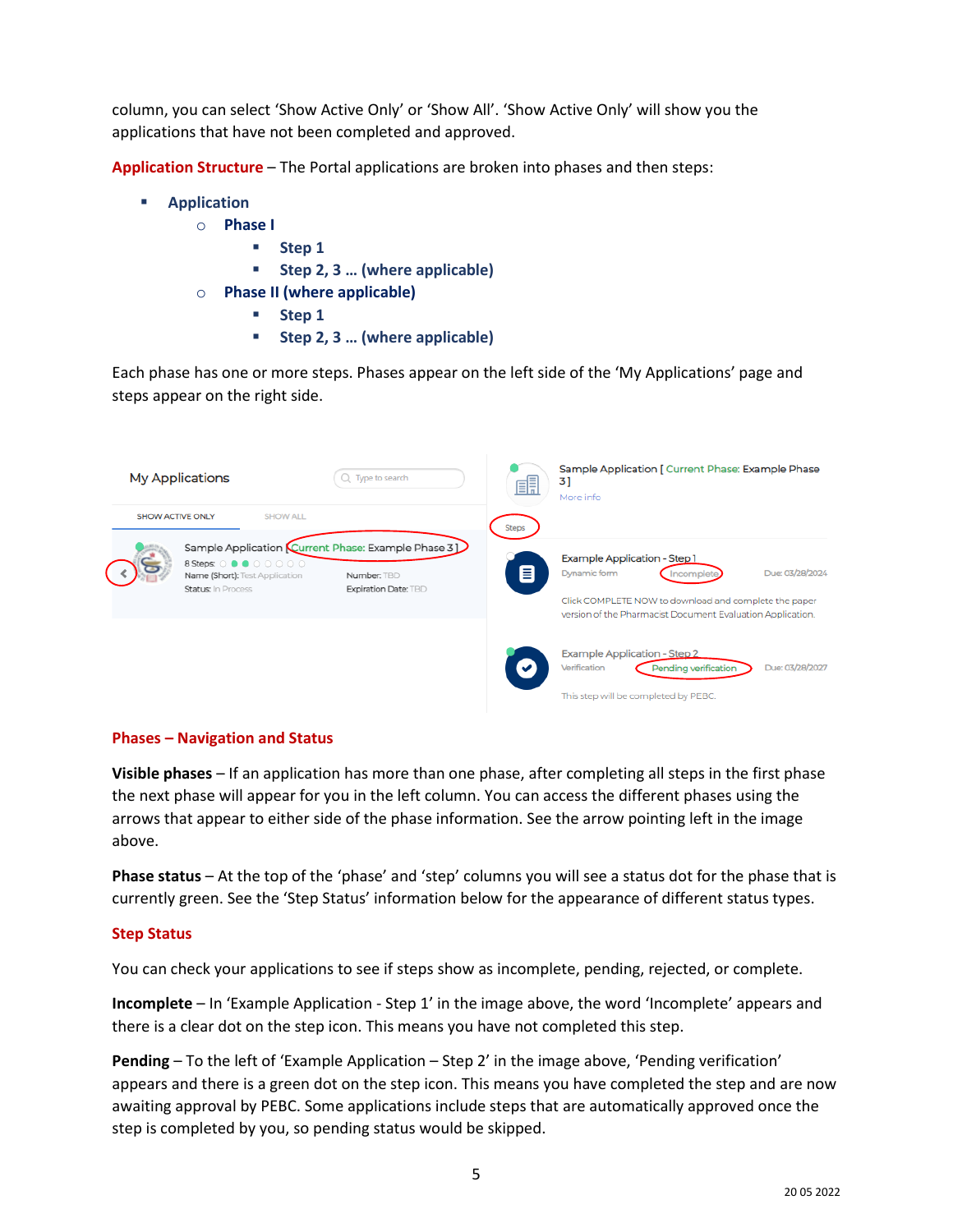o **Two-part Pending Process** - If PEBC verification is required for a step it is a two-part process. For the first part, you will receive email notification that your requirements have been initially met and the step status will remain 'pending'. The second part includes verification of your application and credentials and then approval of your application, at which point the step will be updated to 'Completed'.

**Completed** – To the left of 'Example Step 1 ' in the image below, 'Completed' appears and there is a green dot with a checkmark on the step icon. This indicates the step has been approved by PEBC. You will see the related step summary in the phase information shows the same status.



**Rejected** – In the image below you will see that 'Example Application – Step 1' icon shows 'Rejected by Verifier' in red. This indicates that what you submitted for that step was not sufficient. If a step is rejected, you will receive an email with a description of what was incorrect and what should be submitted instead. You will need to complete all parts of the step again to resubmit it.



**Step summary** – The phase information at the top of both columns shows the number of steps with an equivalent number of status dots to provide a summary. If the summary at the top of the right column does not show, click on 'More Info' to have it displayed along with other information related to the application.

#### **Fee Payment**

If an application requires payment it will include a 'Payment' phase.

**Payment Types Accepted** – PEBC only accepts payment by credit card - VISA or Mastercard. PEBC does not accept payment by AMEX, Debit, VISA Debit or Interac.